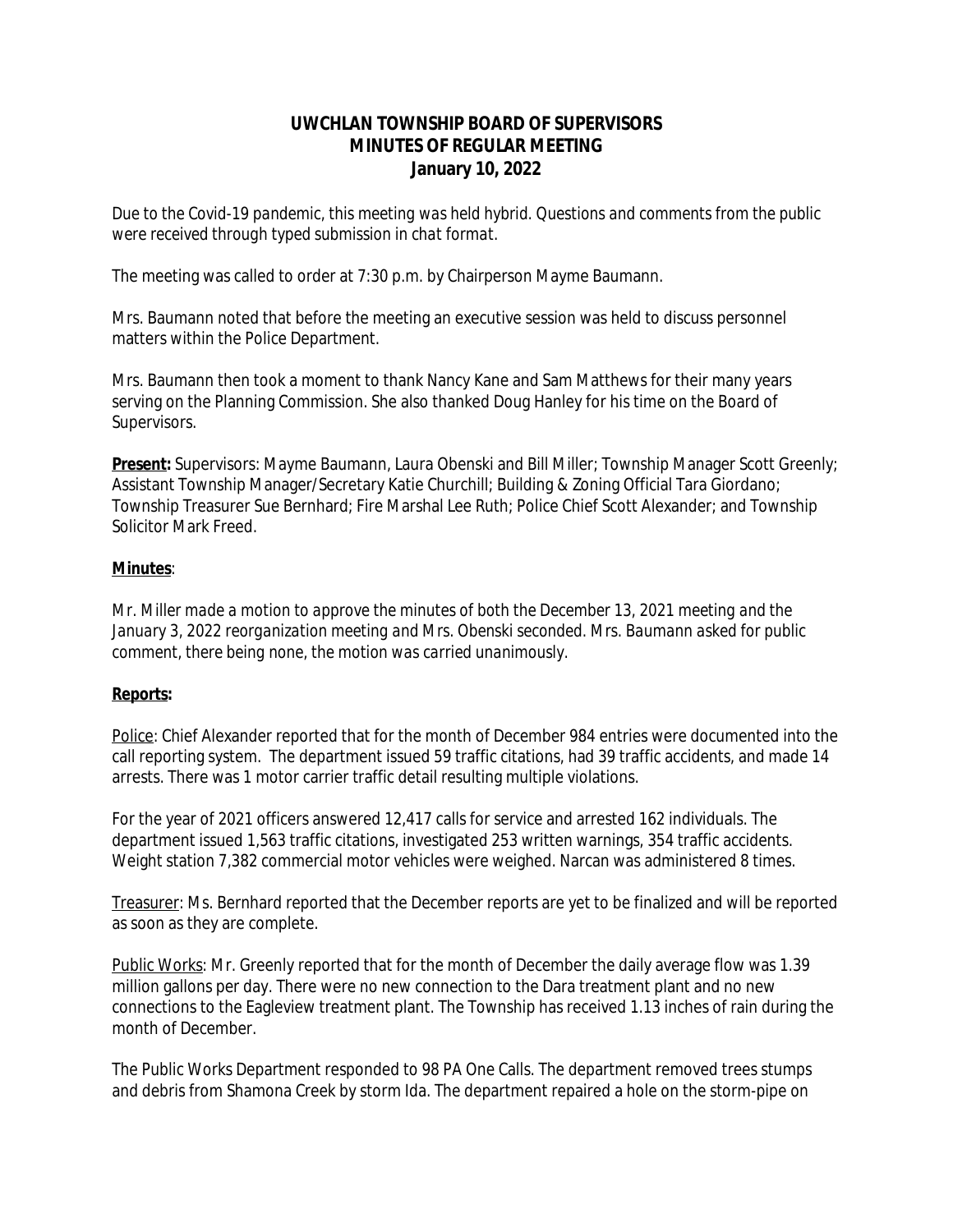Horseshoe La and Taylor Rd and finished restoration work over the pipe replacement at Dover Ct. and Williamsburg Blvd. The department removed and trimmed trees at the Township Building, removed fallen trees from the Morris Rd entrance of Acker Park and cleared fallen trees and debris down on Valley Hill Rd and Davis Dr.

Fire Marshal: Mr. Ruth reported that during the month of December the Building Department issued 87 permits for construction projects, had 60 inspections and issued 24 use and occupancy certificates. There were 17 fire responses for the month and conducted 1 fire investigation.

For 2021 the Building Department issued 1,169 permits for construction projects, had 1,100 inspections. There were 199 fire responses 11 open burning complaints and 6 fire investigations.

Lionville Fire Company: Mr. Ruth reported that the Fire Company responded to 44 alarms during the month of December. Of those, 22 were in Uwchlan Township, 9 in Upper Uwchlan, 4 in West Pikeland, and 9 in other Townships.

Uwchlan Ambulance Corps: Chief Whiteman reported that in 2021 Uwchlan Township represented 32% of all calls totaling 1,392 calls.

*Mrs. Obenski made a motion to approve the reports as given and Mr. Miller seconded. Mrs. Baumann asked for public comment. There being none, the motion was carried unanimously.*

Ms. Obenski took a moment to recognize Law Enforcement Appreciation Day and thank the Police Department for all of their hard work and dedication, especially over the last 2 years.

### **BUSINESS:**

1. Ordinance 2022-01- Updating Township Sewer Fees – Mr. Freed explained that Ordinance 2022-01 amending Ordinance 2009-04 to update sewer rate fees. This portion of the meeting was recorded by a court reporter. Mr. Greenly added that while going through the budget process the Township worked with Gannet Flemming to conduct a rate study that did conclude that the rate increase is justified.

*Mrs. Obenski made a motion to approve Ordinance 2022-01 updating the Township sewer fees and Mr. Miller seconded. Mrs. Baumann asked for public comment. There being none, the motion was carried unanimously.*

**2.** Resolution 2022-01 - Appointing Emergency Services Mr. Greenly explained that this resolution is to formally name emergency services and contacts for the Township.

*Mrs. Obenski made a motion to approve Resolution 2022-01 adopting emergency services and Mr. Miller seconded. Mrs. Baumann asked for public comment. There being none, the motion was carried unanimously.*

**3.** Resolution 2022-02 – Appointing Chief Administrative Officers for Pension Funds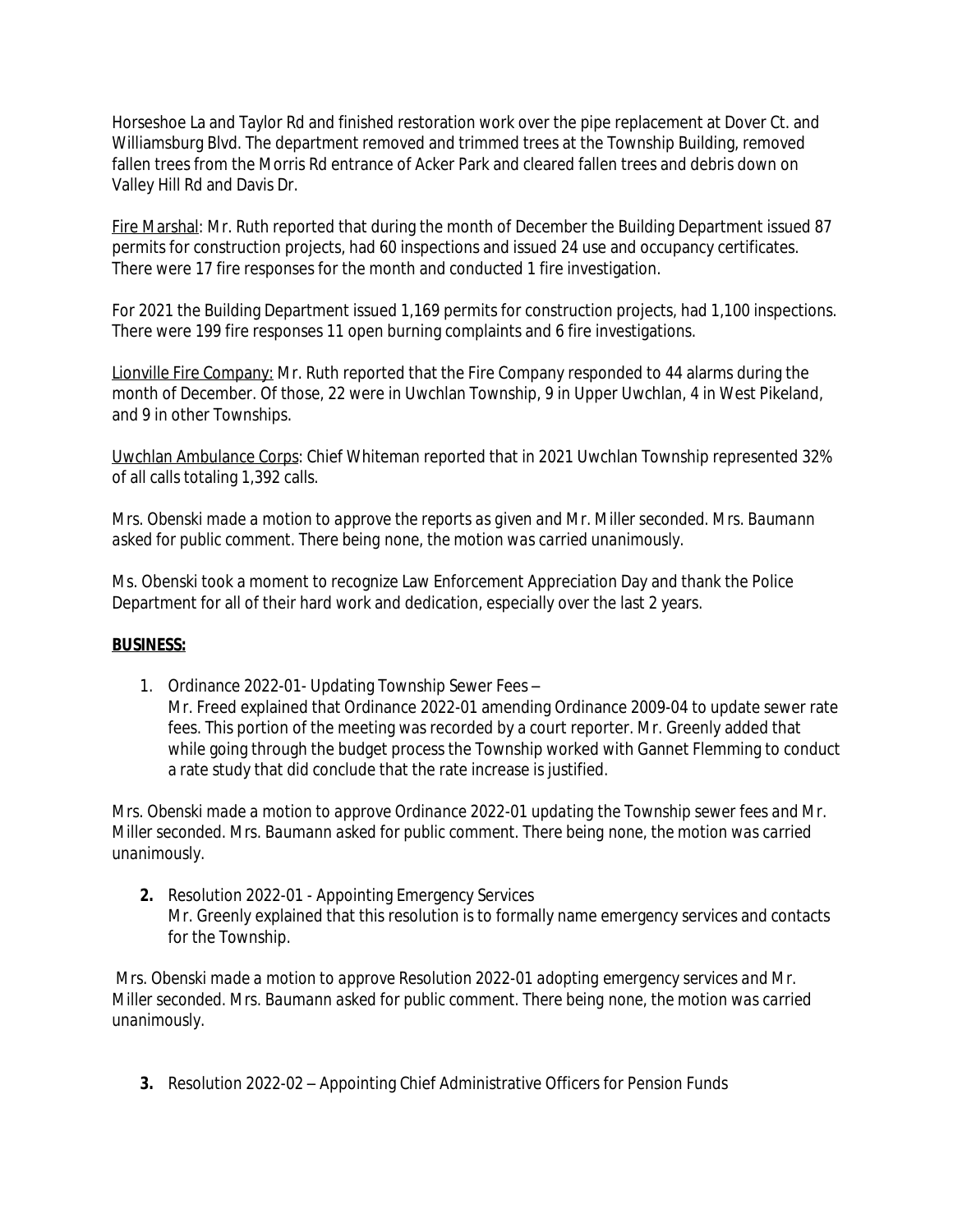Mr. Greenly explained that this resolution is a formal designation of the Township Treasure and Manager to conduct daily business for the Police and Non-Uniform pension funds.

*Mrs. Obenski made a motion to approve Resolution 2022-02 appointing Chief Administrative Officers for Pension Funds and Mr. Miller seconded. Mrs. Baumann asked for public comment. There being none, the motion was carried unanimously.*

**4.** Resolution 2022-03 – Milage Reimbursement Mr. Greenly explained that this resolution formally sets the milage reimbursement for at 58.5 cents per mile.

*Mrs. Obenski made a motion to approve Ordinance 2022-03 updating the Township milage reimbursement fee and Mr. Miller seconded. Mrs. Baumann asked for public comment. There being none, the motion was carried unanimously.*

**5.** 2022-04 – Township Fee Schedule Mr. Greenly explained that this resolution updates the Township fee schedule for 2022 and is intended to outline all fees for services provided by the Township.

*Mrs. Obenski made a motion to approve Resolution 2022-04 updating the Township fee schedule and Mr. Miller seconded. Mrs. Baumann asked for public comment. There being none, the motion was carried unanimously.*

**6.** Excavator BID- Permission to advertise Mr. Greenly explained that in the past the Public Works Department has rented excavators as needed to complete necessary projects. Looking toward future projects and expenses it is more fiscally responsible for the department to purchase an excavator. Mr. Greenly is asking the board for permission to advertise on Pennbid for excavator bids.

*Mrs. Obenski made a motion to give permission to advertise for excavator bids and Mr. Miller seconded. Mrs. Baumann asked for public comment. There being none, the motion was carried unanimously.*

- **7.** Dunkin Donuts 80 E. Uwchlan Ave. Acceptance of Conditional Use Ms. Giordano explained that she received a letter from Gina Gerber, representing Caprice Investors accepting the conditional use conditions delivered to them on December 13, 2021.
- **8.** Hankin Group Eagleview Town Center II Phase II Preliminary Land Development Plan Submission Ms. Giordano explained that the Township received plans for Phase II of the Eagleview Town Center II. This includers a 4 story 82 unit building on Pennsylvania Dr. The plans will be sent out for review by Township consultants and up for discussion at the February Planning Commission Meeting.

**ANNOUNCEMENTS:** *All meetings will be at the Township building unless otherwise noted*